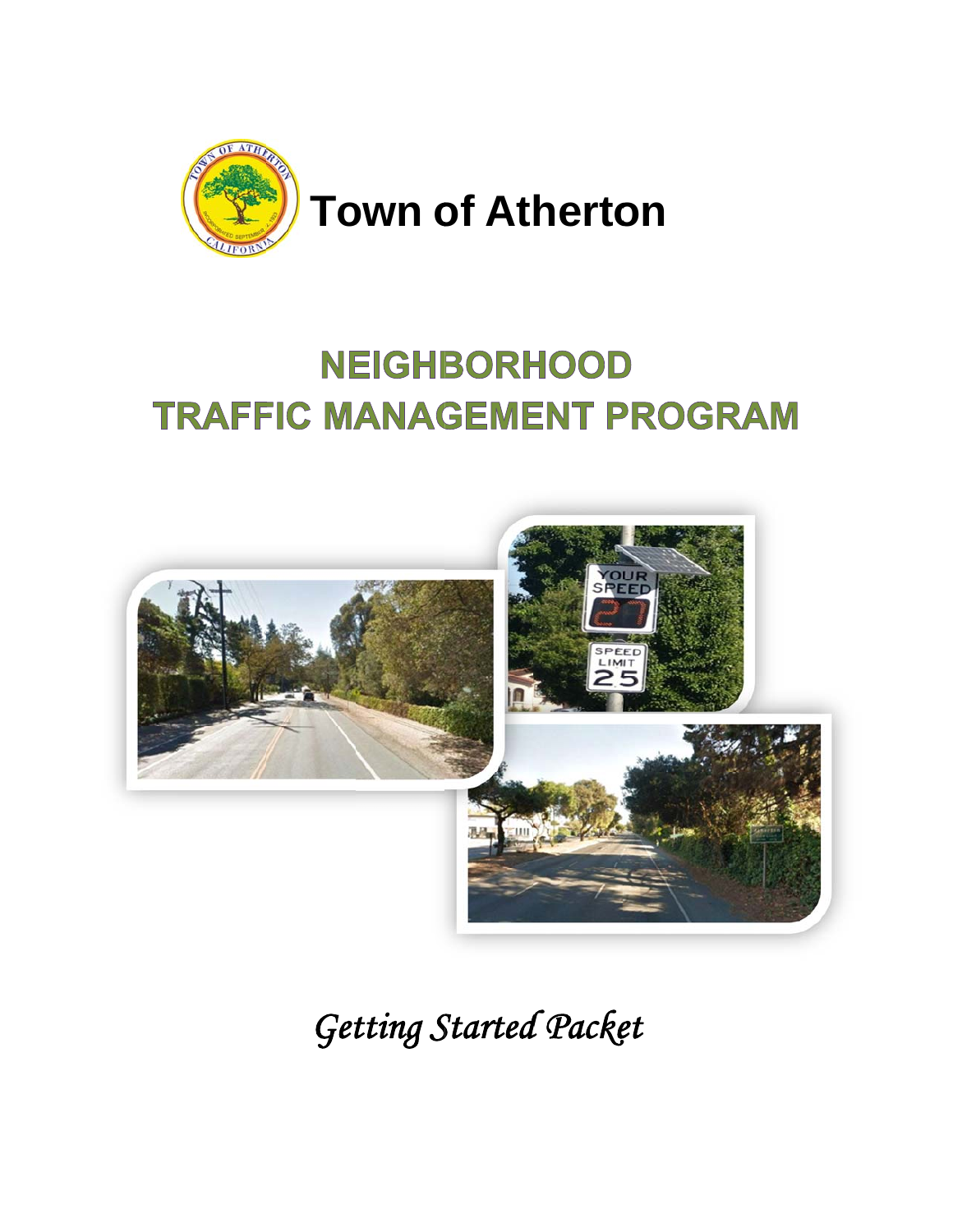#### **Town of Atherton Neighborhood Traffic Management Program**

#### What is the Neighborhood Traffic Management Program (NTMP)?

The NTMP is a comprehensive, systematic and community-based way for the Town to address local neighborhood traffic concerns, while maintaining the scenic and rural character of Atherton neighborhoods. The NTMP addresses speeding, cut-through traffic, and pedestrian and bicycle safety on residential streets, using traffic mitigation measures that help "calm" traffic in residential neighborhoods.

With your involvement, the NTMP operates as a framework for the selection, application and implementation of mitigation measures to reduce speeds and improve driver behavior on residential streets. There are two (2) levels of mitigation measures. Level 1 measures consist of basic education and enforcement – targeted police enforcement, radar signs, striping & marking, and enhanced pedestrian improvements. Level 2 measures are more substantial and restrictive - entry area treatments, speed lumps, roadway narrowing, flashing beacons and crosswalk systems, traffic circles, and turning movement restrictions. The more costly Level 2 measures, when implemented, may ultimately divert traffic onto adjacent or parallel streets, may impact access to properties, and may reduce emergency response times. The different measures within Level 1 and Level 2 are summarized in Attachment 1.

The NTMP works most effectively with your involvement and with the support of the neighborhood.

#### **Process for Implementing Level 1 Traffic Calming Measure(s)**

#### **What is the NTMP Process?**

The process involves a series of steps that help identify a specific residential traffic concern(s), demonstrate neighborhood support for traffic calming measure(s), and implements the appropriate and effective traffic calming measure. The process is summarized below.

- 1. Receiving the Request: A resident/neighborhood notifies the City Engineer about a specific traffic concern in their neighborhood - speeding, cut-through traffic, hazardous intersection, etc.
- 2. Submission of a Neighborhood Action Request Form and Identification of a Study Area:

Working with the resident/neighborhood, Town staff identifies the appropriate study area based on the concerns expressed, requested measure(s), and potential impact of implementation. This information is provided to the resident to circulate with their Action Form.

The resident/neighborhood submits a completed Action Form, which includes a description of the location, the nature of the concern(s), the requested measure(s) to implement, and signatures from at least 25% of the study area addresses.

3. Evaluation of the Request: Once submitted, staff will review the concerns, collect any additional traffic data for review (collisions, speed data, etc.) and determine if the information collected from the field meets the NTMP criteria for a specific traffic calming measure(s). If the field observations do not meet the specific criteria required for a Level 1 Traffic Calming Measure, staff will connect with the resident/neighborhood and suggest other ways to remedy the concern(s) expressed.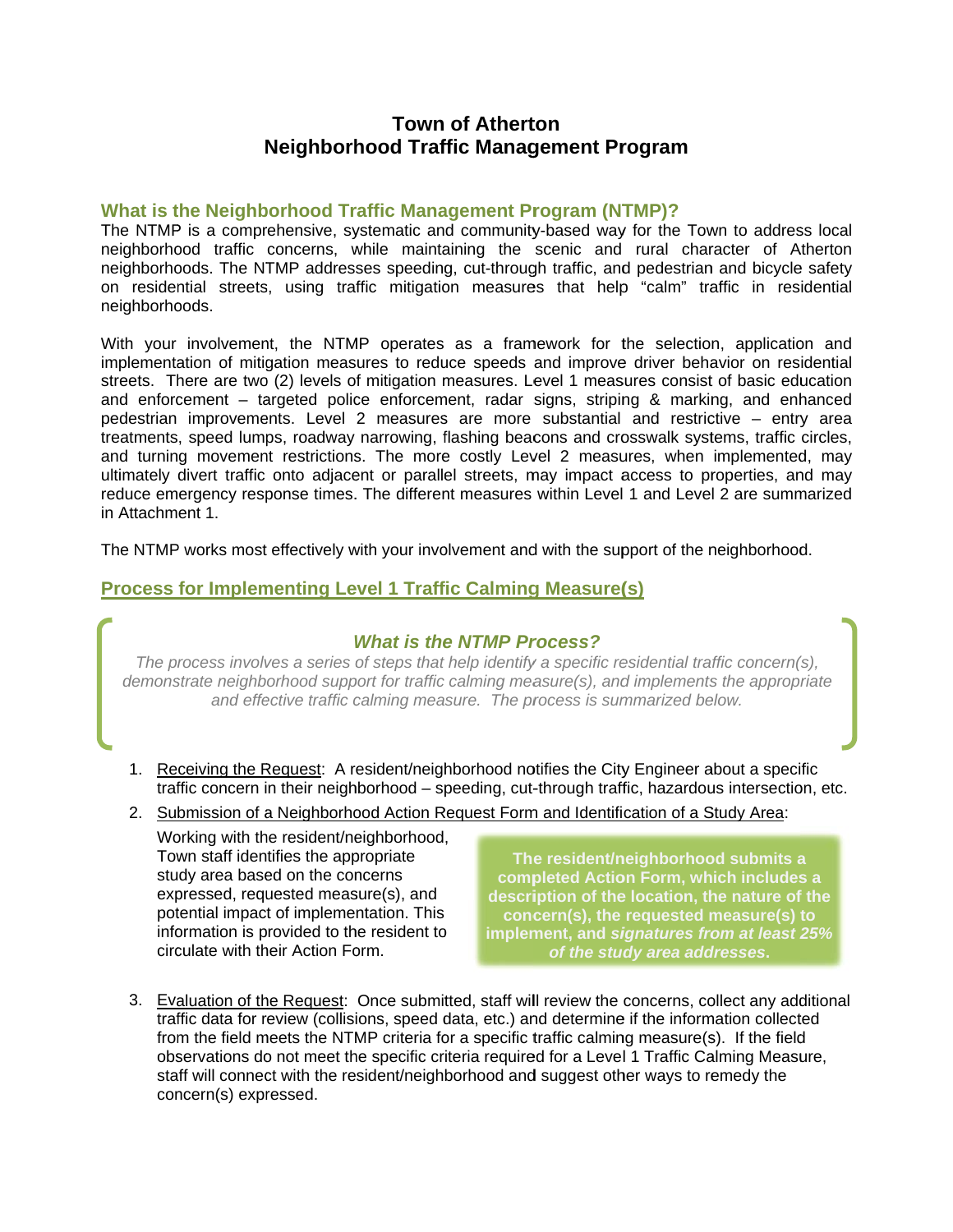- 4. Staff Recommendation/Review: If the field observations meet the criteria for a Level 1 Traffic Calming Measure, staff will prepare a report summarizing the analysis and make a recommendation for any Level 1 Traffic Calming Measures that are feasible to address the concern(s).
- 5. Prioritization of a Project: Once a recommendation for implementation is made by staff, Level 1 Projects are implemented promptly, as Town resources (funding and staff) permit.
- 6. Eollow-up & Review: Once a measure is implemented, an "after action" review may be conducted to evaluate its effectiveness. Staff will report on the effectiveness of the measure and make a recommendation on whether to retain, remove, or alter the Level 1 measure. Staff may also make a recommendation to implement a Level 2 measure, if appropriate.
- 7. Revision/Removal of Level 1 Improvements: Once implemented, if a resident of the study area wishes to have a traffic calming measure removed, an appeal to the Town's Transportation Committee may be filed to revise or remove the improvements. The Committee will review the request and make a recommendation to the City Council. The Council may affirm the appeal or deny the appeal. The Council may also direct staff to revise or remove the improvements.

#### **Process for Implementing Level 2 Traffic Calming Measures**

Level 2 measures are only considered if Level 1 measures are ineffective. Level 2 Measures may not *<u>be installed on emergency response routes</u>.* 

- 1. Redefining a Study Area: Staff may modify a study area, as needed, based on the nature of the reported traffic concern, the requested measure, and any areas potentially affected by consequences of implementation - such as diverted traffic and delayed emergency response.
- 2. Detailed Data Collection & Analysis:

emergency response incident activity, to define **t he problem and measu re the effect tiveness of a Staff will c ollect data, such as veh hicle speed**  data, traffic counts, collision history and **particular measure's implementation.** 

Analysis by staff will help determine if/which Level 2 Measure may be warranted such that there are no unintended consequences.

- 3. Consultation with Project Stakeholders: The Police Department and Fire District are consulted to determine if the street(s) is a critical vehicle response route and ineligible for certain types of traffic calming measures. Other stakeholders, such as school districts and service providers ma ay also be co ntacted.
- 4. Development of a Draft Traffic Improvement Plan (TIP): Staff and affected residents will develop a draft TIP with the recommended measure(s) and their locations for implementation, based on the data collected and stakeholder input, in accordance with the NTMP.
- 5. Neighborhood Meeting(s):

*Staff will h host a neigh hborhood me eeting with s stakeholder participatio on to obtain inpu t on the draf ft TIP.*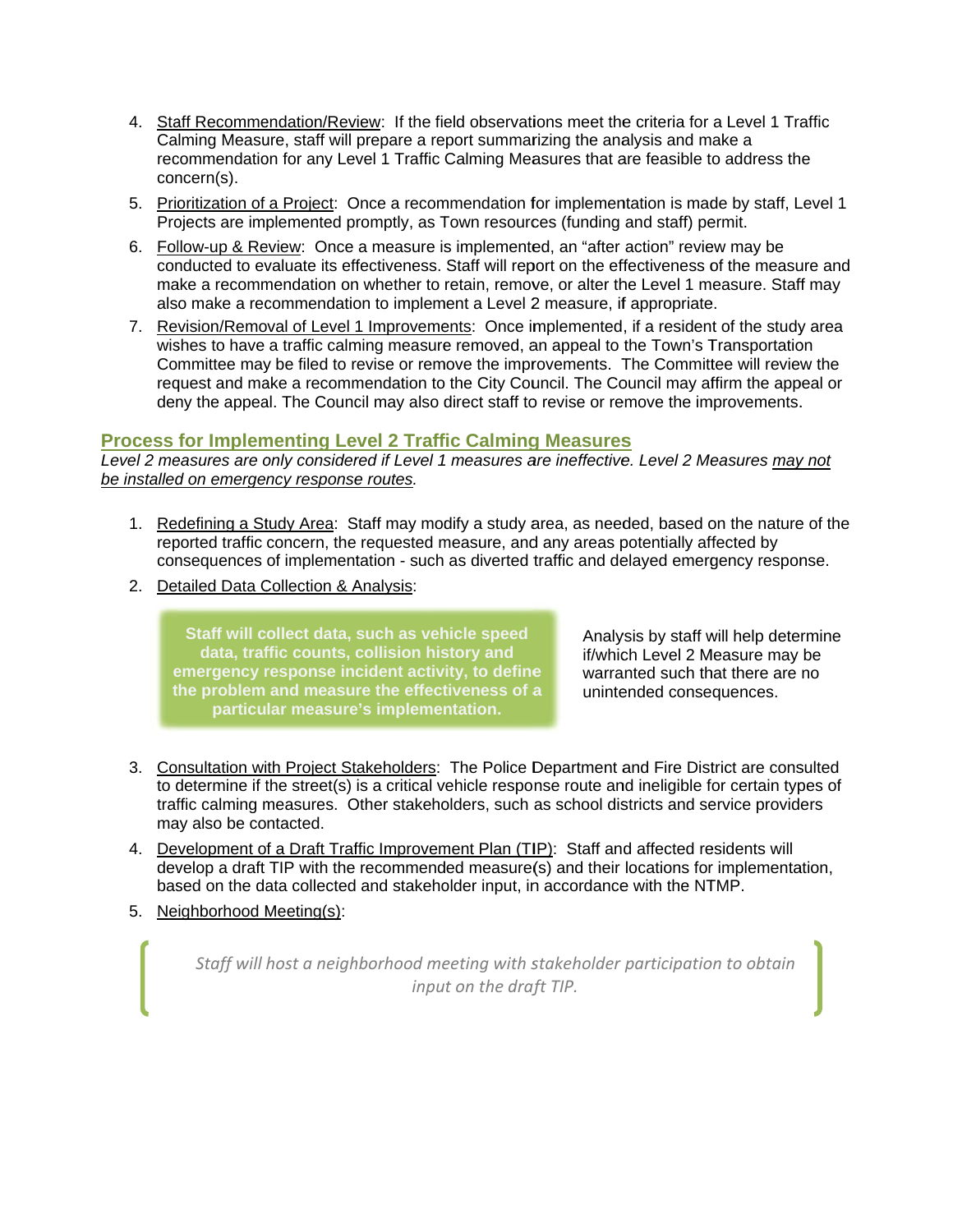6. Resident Survey for Installation: A survey describing the issues and draft TIP will be circulated to affected residences. Each address counts as one vote. To demonstrate support for the



proposed TIP, at least 67% of the affected residences must support the proposed TIP. All (100%) of the residences within 100 feet of each Level 2 Traffic Measure must approve the proposed TIP. Unreturned surveys count as "no" votes. If the TIP survey results meet the requirements, the TIP is forwarded to the City Council for review.

- 7. City Council Review: The City Council will review the proposed TIP and will either approve its implementation with revisions, or deny it.
- 8. Implementation of Level 2 Measures: Once a TIP has been approved, a detailed design will be prepared. The Plans will be made available to the neighborhood before bid/construction for confirmation that the design complies with the TIP. Residents will also be informed about anticipated construction impacts and schedule. Once funding is secured, Level 2 measures are constructed. The Town may evaluate the effectiveness of the measure after implementation.
- 9. Revision/Removal of Level 2 Improvements:

Revision/removal of Level 2 TIPs require the same approval process as implementation. If 67% of affected residences vote that the implemented measure(s) is not desirable, staff presents the revision/removal request to the City Council for consideration. Action will be taken based on the direction of Council.

Even without a Neighborhood Action Request, the Town has the discretion to review and implement Level 1 or Level 2 Traffic Calming Measures. The City Council may also elect to install a Level 2 Traffic Calming Measure on a designated emergency response. However. when considering implementation of a traffic calming measure independent of a Neighborhood Action Request, the Town will always advise the local neighborhood in advance of the proposed improvement's installation.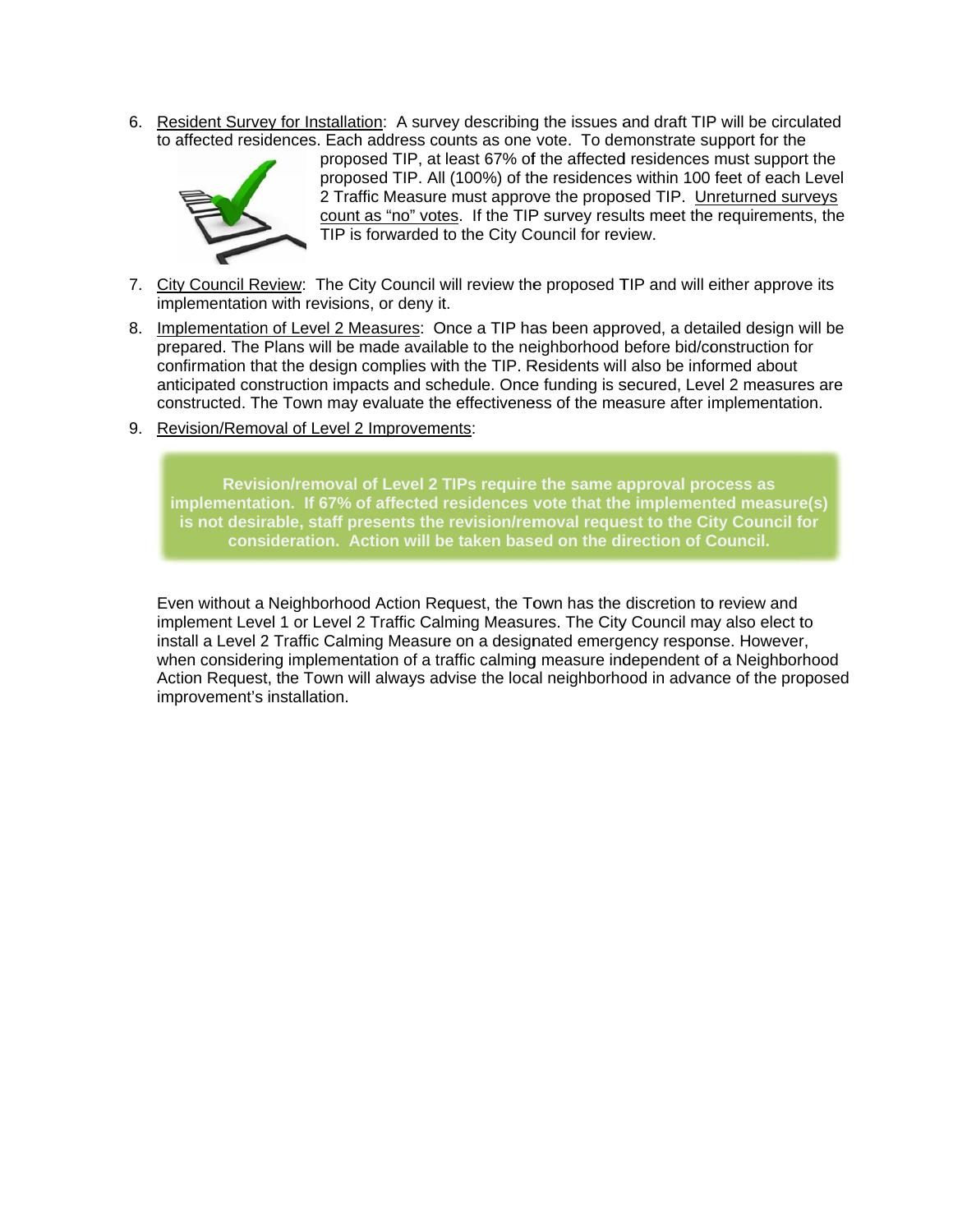## **Attachment 1**

## NTMP's Neighborhood Traffic Management Devices

#### **Level 1 Measures**

**Targeted Speed Enforcement** 



Focused Police Department speed enforcement in specific locations, using feedback trailers, usually temporary



Speed Feedback Sign

Permanently mounted speed feedback sign, usually in school zones

Signage

Installation of signs such as Truck Restriction signs, Neighborhood District signs or other warning and specialty signs



- Specialty Striping & Markings Pavement legends including speed limit, advanced warning markings (schools, crosswalks) and other pavement striping improvements to slow traffic
- Pedestrian Improvements



Enhanced signing and striping to increase the visibility of pedestrian crossings, such as Ladder or Zebra striped crosswalks with advance Yield markings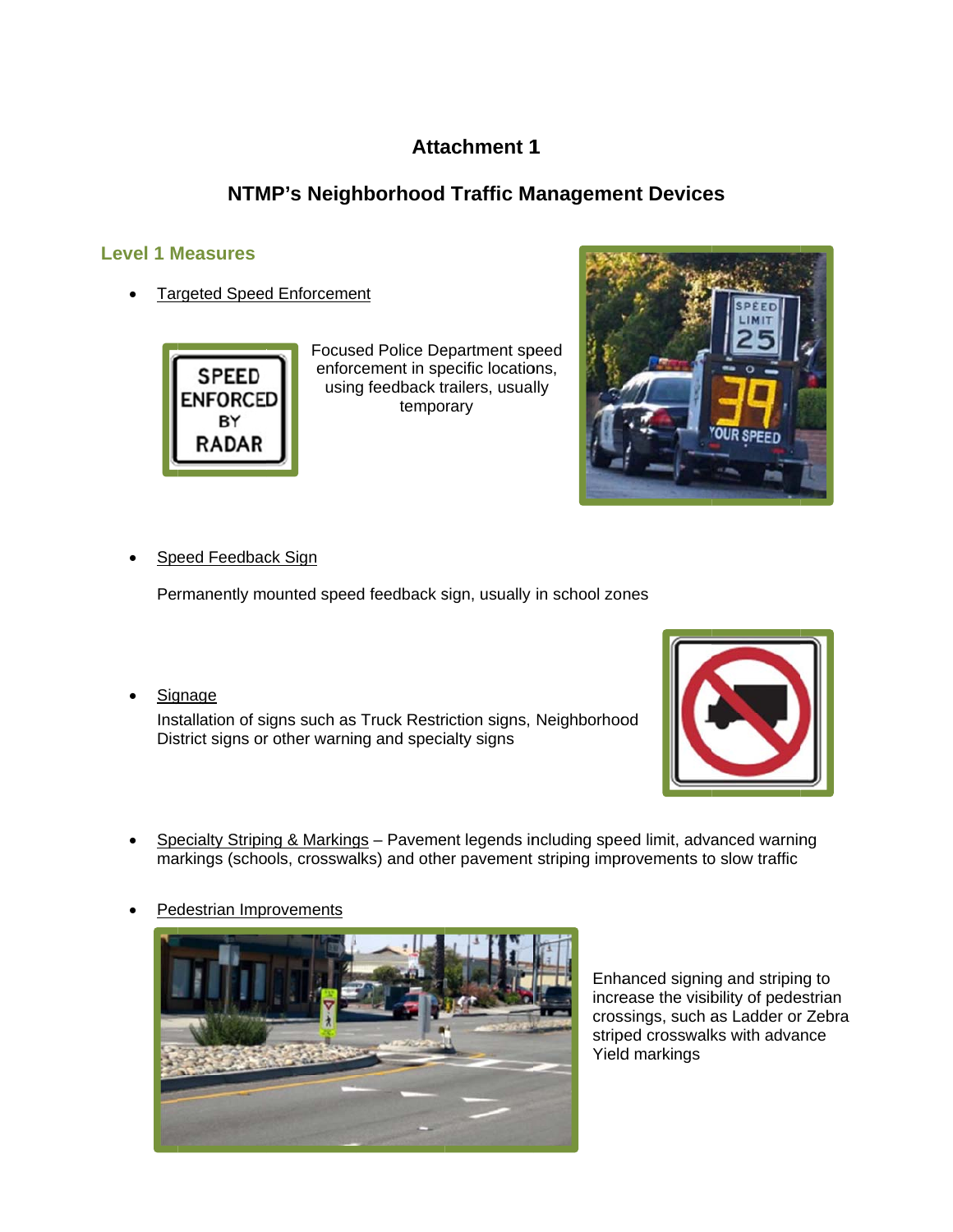#### **Level 2 Measures**

- Gateways & Entry Treatments Decorative features typically located near an intersection to make the roadway seem narrower. May indicate the entrance to a residential neighborhood.
- Speed Lumps Similar to speed humps (elongated speed bumps), but with two wheel cut-outs to provide places for large emergency vehicles tires to pass through. The wheel cut-outs are



spaced far enough apart that passenger vehicles and mid-size SUVs cannot utilize them. Only allowed on nonemergency response routes.

Roadway Narrowing (Via Landscaping)

Trees or large bushes are placed in the unpaved parking area to make the roadway seem narrower. May be placed on both sides of a section of roadway, either in pairs or alternating. Only allowed on non-emergency response routes.

Flashing Beacons & Crosswalk Warning System



Crosswalks are enhanced with flashing beacons and related signage to increase crosswalk visibility.



- Traffic Circle These smaller versions of roundabouts are used on residential streets to prevent drivers from speeding through intersections. They may also reduce speeds on the adjacent roadways.
- Turn-Movement Restrictions Signs are used to prevent undesired turning movements (No Left Turn, No Right Turn), without physical restrictions. Generally apply to turns to or from a residential street onto a larger street. May be 24/7 or only during peak commute hours.

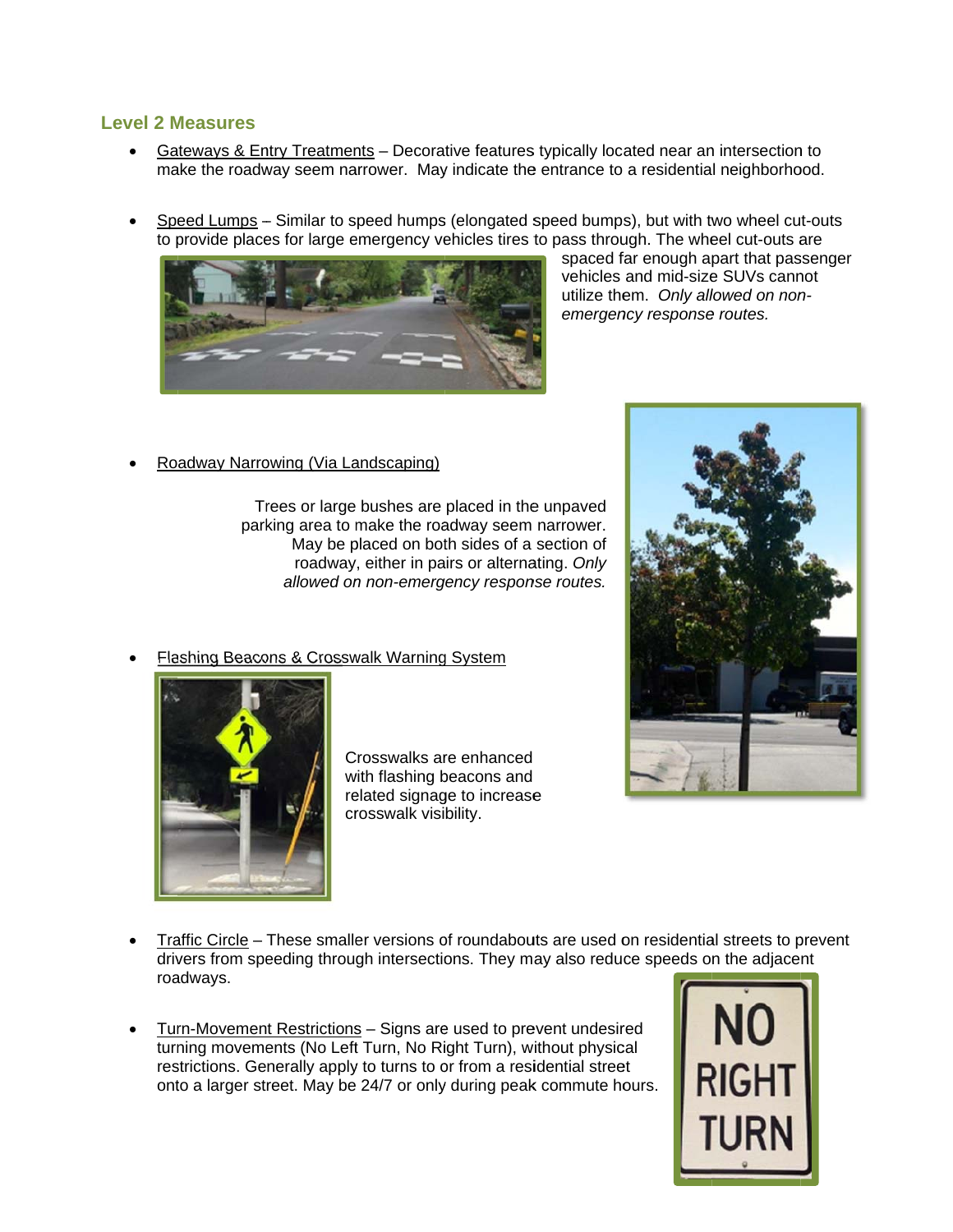

# **NEIGHBORHOOD ACTION REQUEST FORM (NARF)**

## **Town of Atherton**

### **Neighborhood Traffic Management Program (NTMP)**

| Description of Concerns Reported at this Location: |                                                          |  |  |
|----------------------------------------------------|----------------------------------------------------------|--|--|
|                                                    |                                                          |  |  |
|                                                    | Suggested Change or Improvement (signs, striping, etc.): |  |  |
|                                                    |                                                          |  |  |
|                                                    |                                                          |  |  |
|                                                    |                                                          |  |  |

Location Map Attached Sketch of Problem Area Attached

| FOR STAFF USE ONLY                |                     | Date Received:             |               | <b>Tracking Number:</b>                             |  |
|-----------------------------------|---------------------|----------------------------|---------------|-----------------------------------------------------|--|
| Review Action:                    |                     | Forward to Engineer Review |               | Forward to Transportation Committee                 |  |
| <b>Action Taken:</b>              | <b>Staff Action</b> |                            |               | <b>Town Council/Transportation Committee Action</b> |  |
| <b>Action Description:</b>        |                     |                            |               |                                                     |  |
|                                   |                     |                            |               |                                                     |  |
|                                   |                     |                            |               |                                                     |  |
|                                   |                     |                            |               |                                                     |  |
| W/O Number:                       |                     |                            | Requested on: |                                                     |  |
| Applicant Notified of Outcome on: |                     | Completed on:              |               |                                                     |  |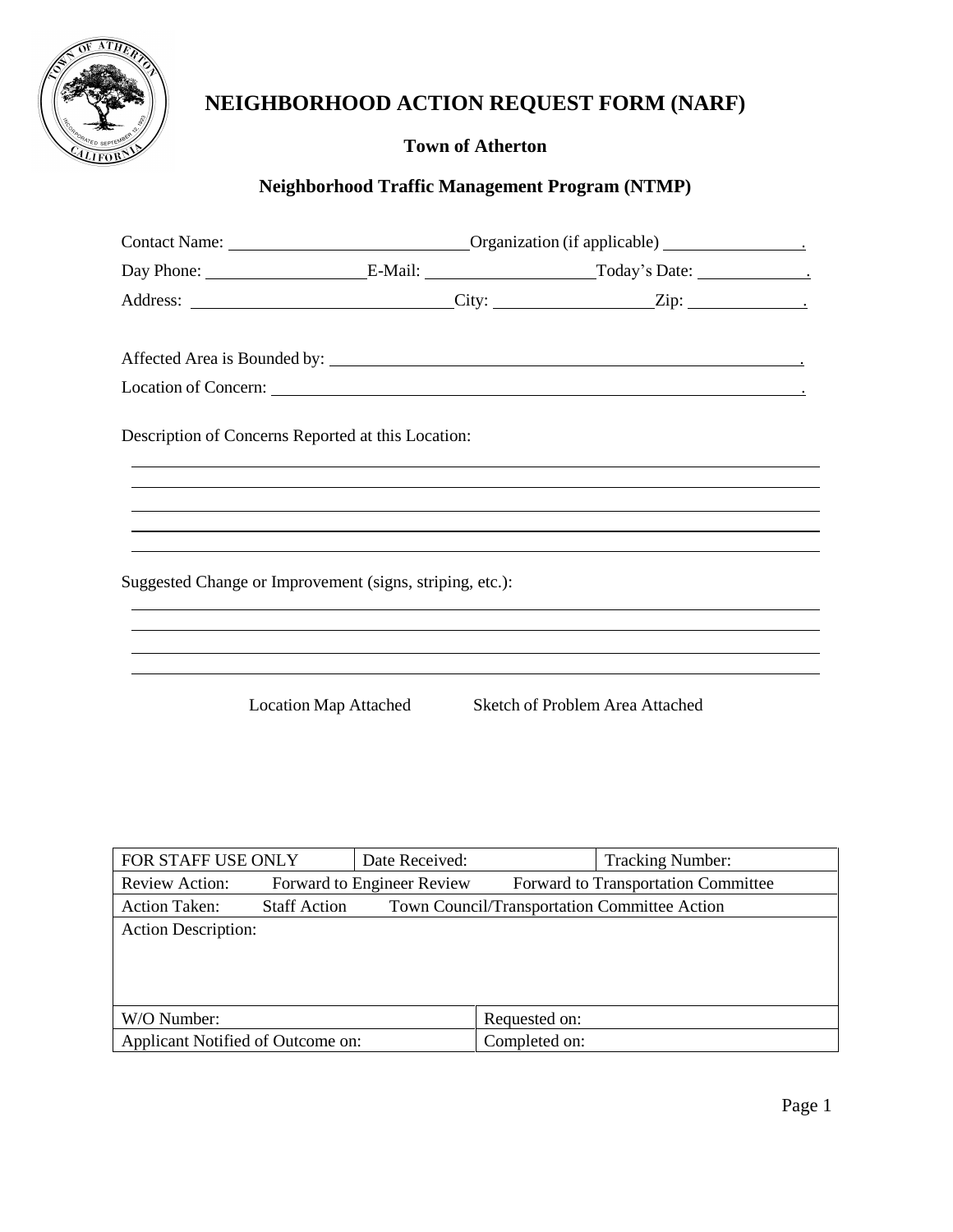#### **INSTRUCTIONS FOR COMPLETING NARF PETITION**

Town Staff will prepare the petition for the applicant by completing the following:

- 1 Staff to attach the description of concerns from NARF application.
- 2 Staff to attach a map of the project study area with a sketch of the problem area.
- 3 Staff to attach a description of the requested corrective measures.

NTMP applicant will complete the following:

- 1 Make multiple copies of the petition sheet as needed.
- $2 -$ Circulate petitions to obtain signatures from at least 25% of households in project study area identified on the attached map.
- 3 Only one petitioner per household is permitted.
- $4 -$ Ensure that the petitioner includes their printed name, address, signature, and date. Each petitioner must also initial the last column to signify they have read the entire petition and reviewed the attached map. Telephone number is optional but is requested if needed to verify petition information.
- 5- Deliver the original copy of completed petition to the Town of Atherton Public Works Department, Attn: City Engineer, 93 Station Lane, Atherton, CA 94027.

#### **ADVANTAGES AND DISADVANTAGES OF TRAFFIC CALMING MEASURES**

Advantages of traffic calming measures include reductions in travels speed; shorter pedestrian crossing distances; improvements in pedestrian-motorist visibility; enhancing identity of neighborhood; adding space for pedestrians, landscaping, or installation of decorative features; reductions in the number and severity of collisions; and reductions in the need for police enforcement.

Disadvantages of traffic calming include increases in emergency vehicle response times (e.g. fire apparatus and ambulances); hindering the movements of transit buses and utility trucks, inconveniencing local residents who are forced to drive longer and more circuitous routes to/from their homes; increase vehicle queues at intersections; increased risk to bicyclists, roller skaters, and physically challenges pedestrians; increased traffic noise at individual measures (due to breaking vehicles and driving over/around measures); increase pollution and fuel consumption from slowing and accelerating vehicles; increased vehicle maintenance; loss of street-side parking adjacent to the measures; increase liability exposure, expensive design and construction costs; increased street maintenance costs; increased tripping hazards for pedestrians; and additional travel time due to slowing to negotiate traffic calming measures.